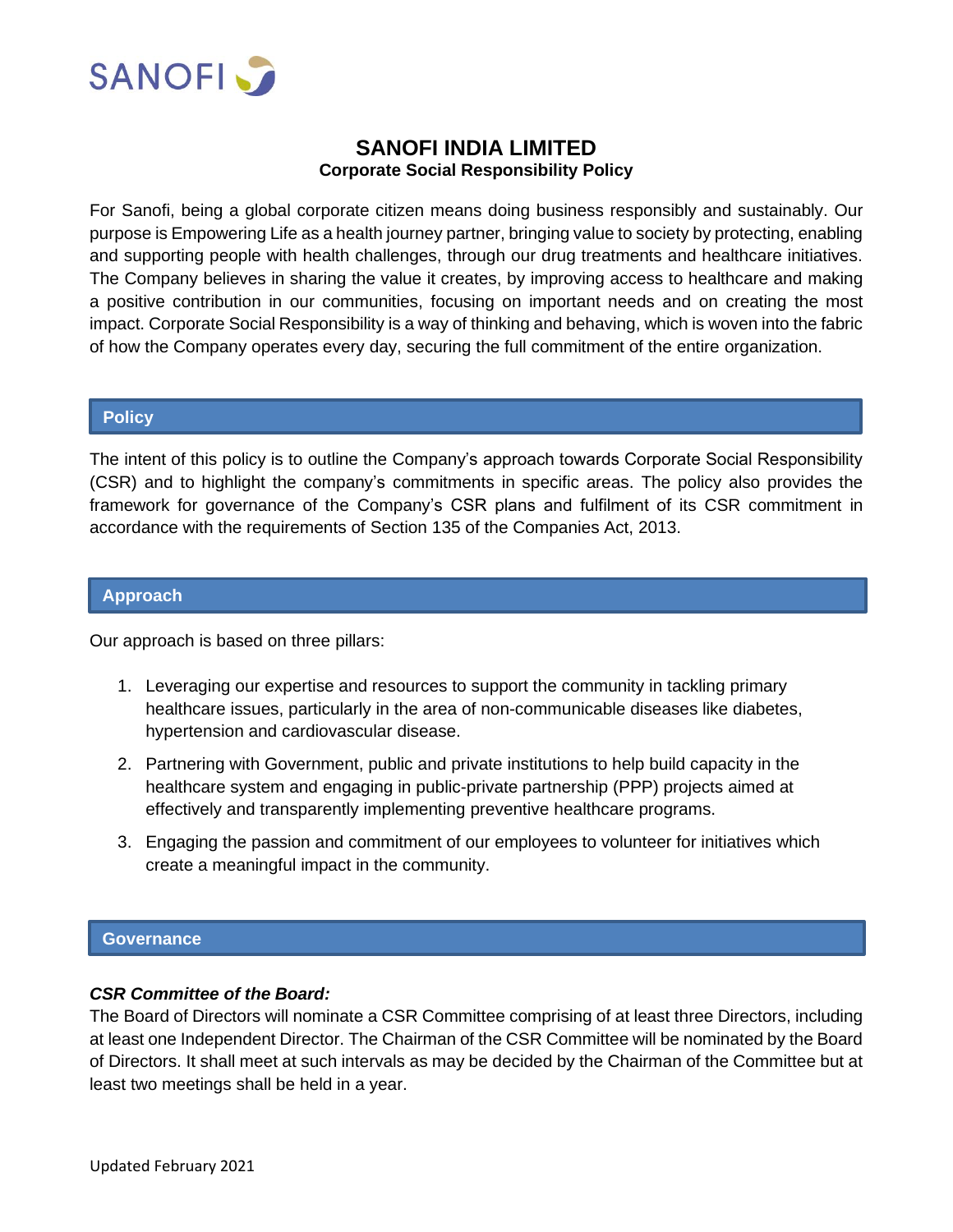

# **SANOFI INDIA LIMITED Corporate Social Responsibility Policy**

## *Responsibility of the CSR Committee of the Board*:

- Formulate the CSR policy and recommend its adoption by the Board of Directors.
- Provide strategic direction for the CSR initiatives of the Company.
- Select CSR projects to be supported by the Company which are in line the Companies Act, 2013 and recommend Annual CSR Plan to Board for approval.
- Recommend the CSR expenditure for priority projects and monitor implementation of the CSR policy and the CSR projects and provide inputs to the Board on monitoring of the CSR program.
- Recommend changes to the CSR policy as per prevailing legal requirements and environmental needs.

## *CSR Head:*

The Company will appoint a CSR Head who will be responsible for implementation of all CSR projects.

#### Responsibilities:

- 1. Scope and assess proposals for new CSR projects/ programs and recommend the same to the CSR Board Committee.
- 2. Ensure that the projects proposed are in line with the definition of the Corporate Social Responsibility in the Companies Act, 2013.
- 3. Ensure proportionate and impactful utilization of the CSR funds in alignment with the Company's CSR priorities and facilitate impact assessment of relevant CSR projects.
- 4. End-to-end CSR implementation starting from program identification, partner identification, due diligence of NGOs, finalising the operating model, active monitoring and reporting.
- 5. Implement regular and impactful employee volunteering initiatives.
- 6. Report to the CSR Board Committee on implementation of projects and spends; and also share CSR regulatory amendments and any other relevant updates.
- 7. Share and communicate the CSR initiatives to wider audiences within and outside the Company.

## *Guiding principles for selection, implementation and monitoring of activities:*

CSR programs will be selected based on the three pillar approach specified above.

- 1. Implement CSR commitments:
	- Prepare and implement a CSR annual action plan
	- Set measurable targets and identify performance measures
	- Engage employees and others to whom CSR commitments apply
	- Create internal and external communications plan
	- Make commitments public